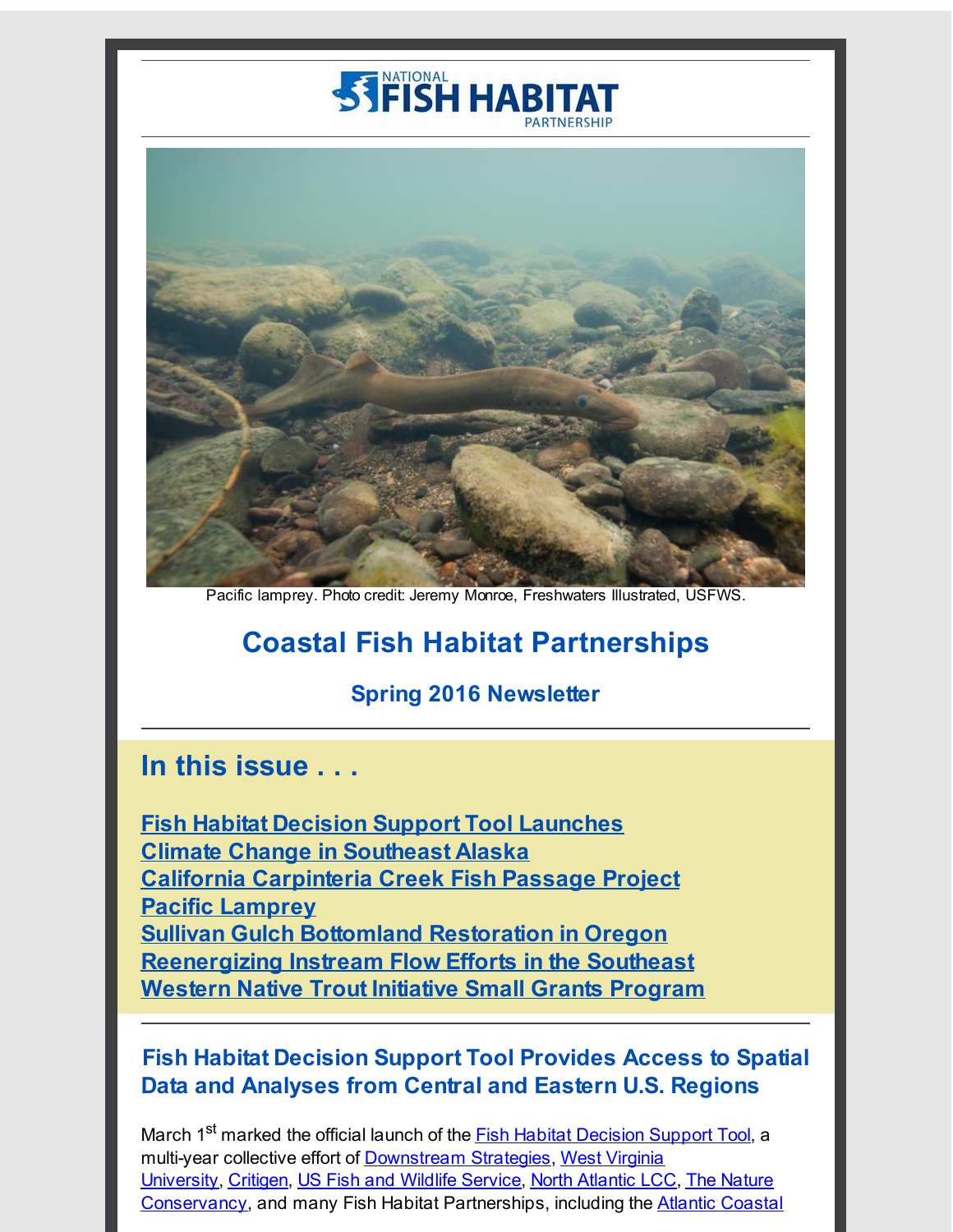Fish Habitat Partnership (ACFHP). The decision support tool provides resource managers and the general public with access to extensive spatial data and analyses from multiple fish habitat assessments spanning much of the central and eastern portions of the United States.

ACFHP and the Eastern Brook Trout Joint Venture (EBTJV) provided guidance for the coastal assessments, which were funded by the North Atlantic LCC. The coastal assessments address brook trout in the Chesapeake Bay watershed (EBTJV), winter flounder in Narragansett Bay and Long Island Sound (ACFHP), and river herring and American shad along the Atlantic coast (ACFHP). For the winter flounder models, ACFHP and partners worked closely with local winter flounder experts to collect datasets, provide feedback on metrics, and verify outputs. For the diadromous fish assessment, TNC has played an integral role in providing data and feedback to ACFHP and partners and helping to ground truth the data with local experts.

The tool contains three different analyses for most of the assessments: visualization, ranking, and futuring. The visualization tool allows users to explore modeled fish distributions and individual (or multiple) variables that went into each model, and the ranking tool allows practitioners to prioritize fish habitat restoration and conservation areas based on the variables and weights that they choose. To predict future scenarios, based on factors such as development and climate change, the futuring tool is available for the Great Lakes Basin, Ohio River Basin, and Chesapeake Bay. With this tool users can determine whether a species will persist at a site as conditions change.

ACFHP is hopeful that this tool will help agencies and managers in a given region align priority areas, and help practitioners pick projects that will have the greatest positive impact on fish habitat. ACFHP is committed to using the latest science and data to guide its conservation efforts, and the partnership is excited to incorporate this tool in future planning and restoration.

To access the official press release, visit http://www.atlanticfishhabitat.org/fish[habitat-decision-support-tool-launches/](http://r20.rs6.net/tn.jsp?f=001VYazWcz5hi0Yky9fW8QV0yXh8e2-snFUkdZqOAkPVseCnmNfHN1nKf1ekaVTnFMcxHFZgsHhjyIeDrf65ckilVsydabYhmgCRnX9fYmsRfbq6JDWVOZAkdLAx-0s0Om4M5x1ghkFkq2PpbDqHAj8TJ0zYpv6Td3Sz0S6lJ8dgCbGnjcHsuJpnY-rsy42ysr0IVZN-1zsdebe89oqUw7E47crbdXFgjh2XnDhBTkkmt71MiDRtmLvAA==&c=&ch=)

To access and use the Fish Habitat Decision Support Tool, visit [http://www.fishhabitattool.org/](http://r20.rs6.net/tn.jsp?f=001VYazWcz5hi0Yky9fW8QV0yXh8e2-snFUkdZqOAkPVseCnmNfHN1nKf1ekaVTnFMcwa29dSAZm7m2o8Uqf_vK1sFTQYDeesQ2k_IduSd5H_qNfZdqcms85MwJcL4jqXpXS_qU3I8TJUmbNuJ_IQ8KFMTBOymo586PCZ-_av3EJ5kHeysTTY4btQ==&c=&ch=).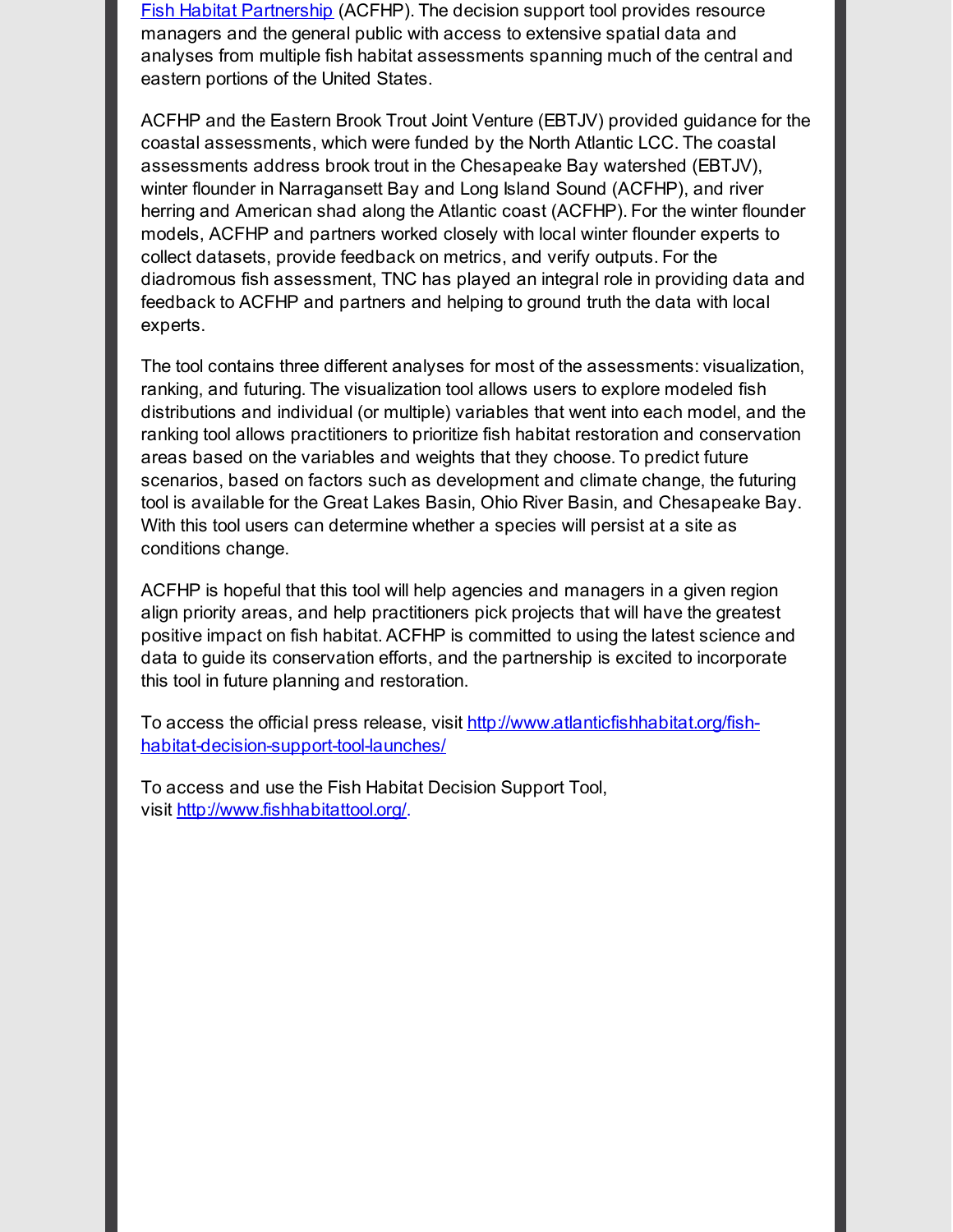#### **ABOUT THE TOOL**

This tool was created with funding from the United States Fish and Wildlife Service to provide resource managers habitat assessments.

Additional assessments performed under funding and guidance from the North Atlantic Landscape web mapping application

Three main analytical tools (visualization, ranking, and futuring) are combined with intuitive basemaps and mapping features to allow users to explore the details of the assessments and perform subsequent analyses.

## **CLICK** THE MAPS **TO USE** THE TOOL

## **RELATED LINKS & RESOURCES**





## <span id="page-2-0"></span>**Climate Change in Southeast Alaska - Informing Sustainable Management of Water Resources and Anadromous Fisheries, Spring 2016**

#### **April 12-15, 2016, Juneau, Alaska**

In 2014, the [Tongass](http://r20.rs6.net/tn.jsp?f=001VYazWcz5hi0Yky9fW8QV0yXh8e2-snFUkdZqOAkPVseCnmNfHN1nKf1ekaVTnFMc21zVYnO3QqfVl7mgTd3KOQvCb1oxFR1KfMpIlAs8iaSQRqYKYNhRzlPQe7mHZYDNjOO-8M4iByKDiY6wzGVznkjMsYDV7F1YxxoIya3u4EuawHO2fvw54g==&c=&ch=) National Forest worked with [EcoAdapt](http://r20.rs6.net/tn.jsp?f=001VYazWcz5hi0Yky9fW8QV0yXh8e2-snFUkdZqOAkPVseCnmNfHN1nKf1ekaVTnFMc0xN_0OdL5TsCI1hp0XjaIDKyDmkQ5VNiC59hFmbKJa_Wplq8qUetnudWNiEvS2JzrVmutwGXP2j1AloenpTw6R-1Zds6plqIfCjTOwez-kA=&c=&ch=), with support from the [Wilburforce](http://r20.rs6.net/tn.jsp?f=001VYazWcz5hi0Yky9fW8QV0yXh8e2-snFUkdZqOAkPVseCnmNfHN1nKf1ekaVTnFMcuJtYtRBLURg00_br35Ou2HFMWghD4S_QacAjy_lCiaqjcm8UPCO8uY5zvCEuOyxmu-BTGtI7z4M5DyZZDpMj_qB0C_oVKsxlbd0osMb3IDlqoTwKHy4F3g==&c=&ch=) Foundation, to conduct a stakeholder workshop and complete a climate change vulnerability assessment of aquatic resources including snow, ice, water,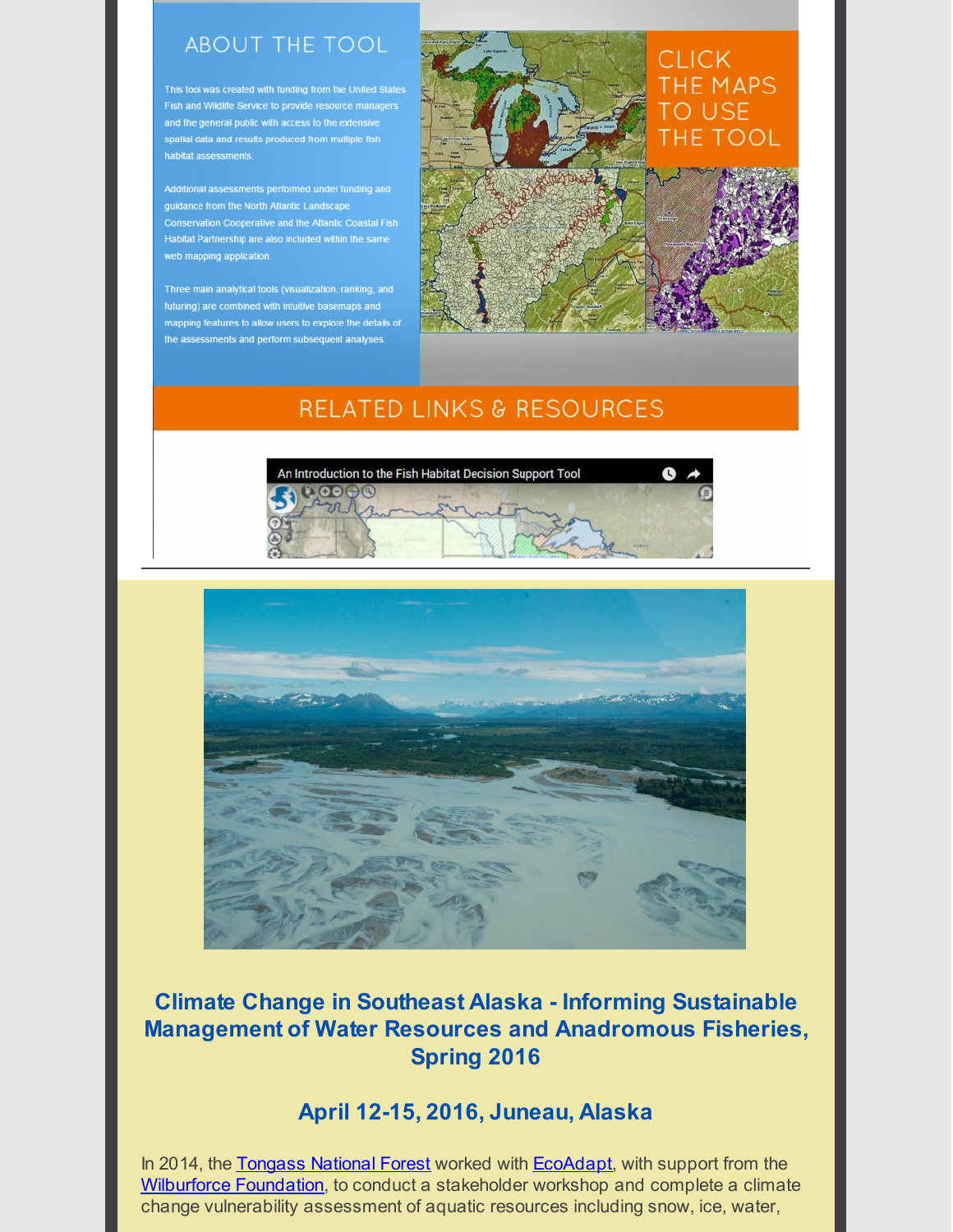riparian vegetation, and fish. You can access this report [here](http://r20.rs6.net/tn.jsp?f=001VYazWcz5hi0Yky9fW8QV0yXh8e2-snFUkdZqOAkPVseCnmNfHN1nKf1ekaVTnFMcAYc2mQVvETtlvRrxABSyDgsSdkB-w2Vx2MBOkIvjvpXe728YDzbhmw5fbNUaDxDUJBkQ0KnxvxQjaa2AtL73Zsn46JttZtrjNQeQR85uY2FvC3hcCckgKhtivv4Yx69qGSJSYTOMGew1KgcDy54Cggv_rtcb6hVgPO83NHG9ct7FyPlfkcGv1rkaAAo3QIj7v-TZbLwCv6HFxpXApI-zzUjFKGtEEpJa&c=&ch=). With support from the North Pacific Landscape [Conservation](http://r20.rs6.net/tn.jsp?f=001VYazWcz5hi0Yky9fW8QV0yXh8e2-snFUkdZqOAkPVseCnmNfHN1nKf1ekaVTnFMcRUfeNhQbJmxotXdkFzxmyrLpI00YWjEFU-gxHhJjh3rtSUZeyfpx_PVzQ7WcmrLNkADg5D2j0wMRWAOIWcvNSCjP4x4YQp-qqaHnkI7wGfjxU9xpr-daHA==&c=&ch=) Cooperative, the Southeast Alaska Fish Habitat Partnership, and State of Alaska Department of [Environmenta](http://r20.rs6.net/tn.jsp?f=001VYazWcz5hi0Yky9fW8QV0yXh8e2-snFUkdZqOAkPVseCnmNfHN1nKf1ekaVTnFMcOL9AcP3XjXY4R7_OO2LV7hvr-di5KL8l_vKwQElbjOUfZHvKSW81Py2e5InNwUVJfZLV--IMBGc9PZsXLYbXXDE_J2044fL-8ZqKgnCzcbU=&c=&ch=)[l](http://r20.rs6.net/tn.jsp?f=001VYazWcz5hi0Yky9fW8QV0yXh8e2-snFUkdZqOAkPVseCnmNfHN1nKUlfxIeKcaprn2NM4DQ5151RE1mMZLBylfGxb3gVRF4g37VdehR38kG7aBf3qp8vCT5OMHhD1odTdutYO4_UWMJCC6Pl1HHUgc33HK2JKgV5le9JHBgNQow=&c=&ch=) Conservation, we plan to advance this work through convening a workshop this April (April 12-15, 2016) focusing on:

\* Effects of hydrologic regime shifts on rivers, streams, and riparian corridors

\* Effects of changes in the hydrologic regime on anadromous fish

The purpose of the workshop is to bring scientists together with resource management practitioners to enrich knowledge, foster collaboration, and inform sustainable management of priority aquatic resources. Key workshop sessions will address current climate projections for Southeast Alaska, local traditional ecological knowledge perspectives, current and future monitoring plans, opportunities for collaboration and emerging technological tools and resources. In addition, active working sessions planned for the workshop include focus on streamflow and watershed classification, freshwater temperature monitoring, and anadromous fish and habitat ecology. Our anticipated outcomes are as follows:

- \* Share progress and findings of relevant studies
- \* Distribute analytical tools that could be used for resource management
- \* Identify knowledge gaps and identify strategic actions
- \* Integrate traditional knowledge into studies and assessments
- \* Identify long-term data platforms for aquatic resources
- \* Endorse a regional watershed classification to discern hydrologic regime shifts
- \* Develop tools to predict changing ice and snow conditions and implications for hydrologic regimes

\* Develop tools to predict response of salmon habitat to changing hydrologic regimes in SE Alaska

For more information please contact: Julianne Thompson - Meeting Chair, USFS 907-772-5873, [jethompson02@fs.fed.us](mailto:jethompson02@fs.fed.us) Deborah Hart - Meeting logistics, SEAKFHP 907-723-0258, [coordinator@sealaskafishhabitat.org](mailto:coordinator@sealaskafishhabitat.org)

<span id="page-3-0"></span>**California Fish Passage Forum Carpinteria Creek Fish Passage Project**



A project the California Fish Passage Forum funded in 2014, the Carpinteria Creek Fish Passage Project, was completed in 2015.The project addressed the last major barrier to steelhead in the watershed and opened up 1.27 miles of habitat by removing an undersized bridge and concrete channel to meet fish passage criteria for all steelhead life stages.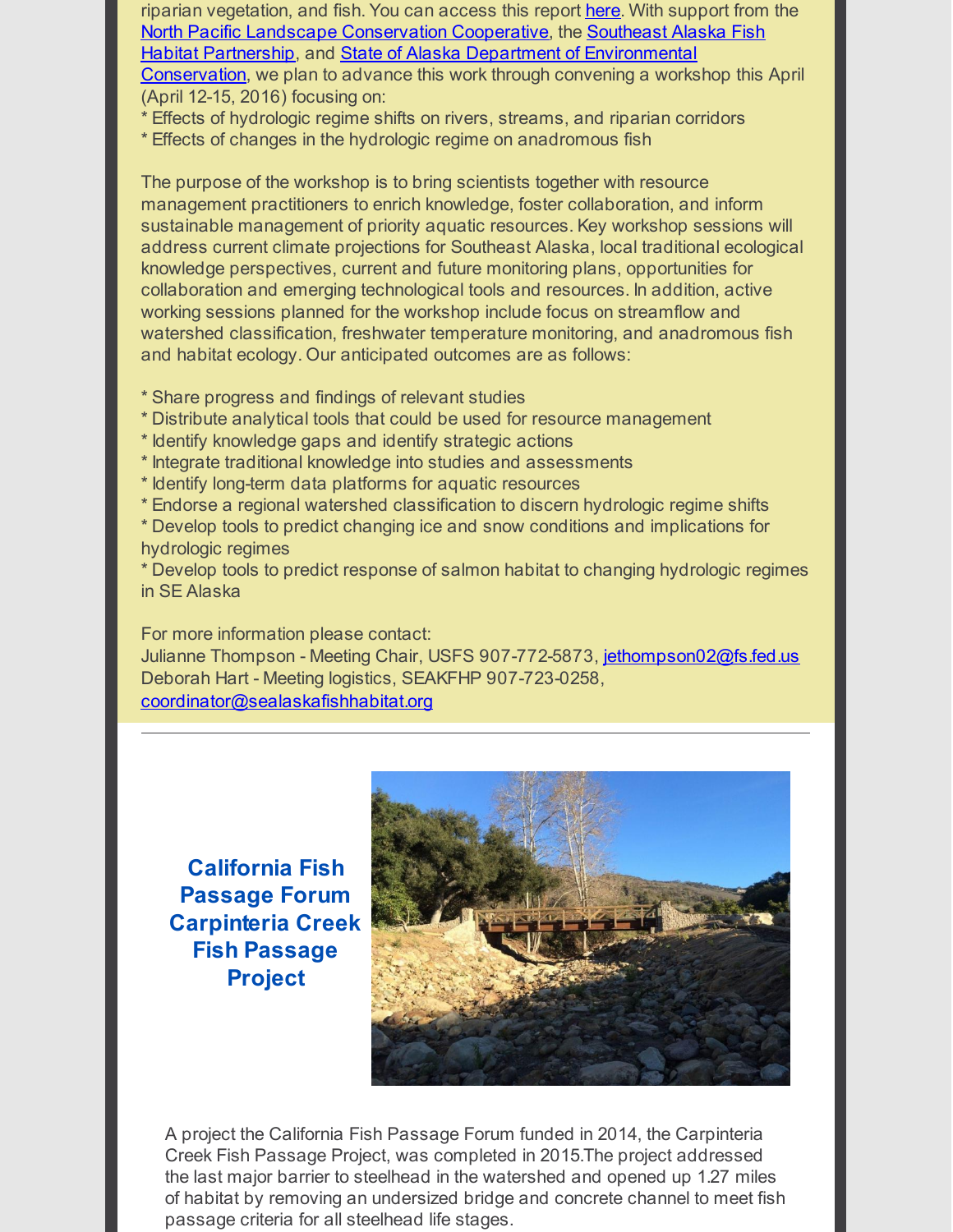Project partners included the California Coastal Conservancy, US Fish and Wildlife Service, National Oceanic and Atmospheric Administration, South Coast Habitat Restoration, and California Fish Passage Forum.

Fore more information on the project, click [here](http://r20.rs6.net/tn.jsp?f=001VYazWcz5hi0Yky9fW8QV0yXh8e2-snFUkdZqOAkPVseCnmNfHN1nKf1ekaVTnFMcnXQWyvpqrusadOieqAYtQuxNRDEqBsTeArs18RtaTikuNMKYZMC3BpcQMXJSGn3cMW5Sgt_iO63ng7XcoA9T9qvsUKxlQYWD4kkxRygH634YGYhR1o6495ptvhYpjVUnOcgt9N8PlRSxYZElfOPYP9iKGMYoMU84NTJSLZtJrF0=&c=&ch=).

### <span id="page-4-0"></span>**California Fish Passage Forum Proposes Pacific Lamprey Work**



Three adult Pacific lampreys. Photo credit: USFWS.

Pacific lampreys, an anadromous fish that has

a single reproductive episode before death, have declined throughout their geographic range (rivers throughout the North Pacific Rim). In California, the southernmost range of the species, there is evidence Pacific Lampreys have been extirpated from coastal watersheds, where the range is contracting northwards. Similar to other anadromous fish species in California, habitat loss due to fish passage issues has been the major cause of population declines and remains a major threat to this species.

In California, fish passage barriers have been inventoried in a map-base database called the Passage Assessment Database (PAD), which includes known and potential barriers to anadromous fish in California. The Forum is proposing supporting a project to develop a standard PAD barrier assessment for Pacific lampreys that would complement existing assessments focused on salmonids. Data on Pacific lamprey could then be used in the Forum's emerging prioritization model, called FISH*Pass*, which would inform barrier removal prioritization to aid Pacific lamprey restoration efforts throughout California.

The project is intended to be a collaborative effort between the **Pacific Lamprey** [Conservation](http://r20.rs6.net/tn.jsp?f=001VYazWcz5hi0Yky9fW8QV0yXh8e2-snFUkdZqOAkPVseCnmNfHN1nKf1ekaVTnFMcypKw6RHBtAud4KkJegyVMedy85vWVRwkH6DD7AePF74At67-mjomeJWHc7uI3x2QfLy525ynNe2SJRGnDDudVf0CFPHNK05QjMGv6T_M-NVMUwZPR5otxdv10QTCYbIdwOjKcH6Kqst0Gt5kqZYFb70lG6vtcWg67Qx0C3rJi8xefEiTpG_W7g==&c=&ch=) Initiative - California Chapter, Pacific States Marine Fisheries Commission, and the Forum's Science and Data Committee. The Pacific Lamprey Conservation Initiative is currently a candidate National Fish Habitat Action Plan fish habitat partnership, thus this project also would be a collaborative effort among National Fish Habitat Partnership fish habitat partnerships. Stay tuned for more as this project is launched!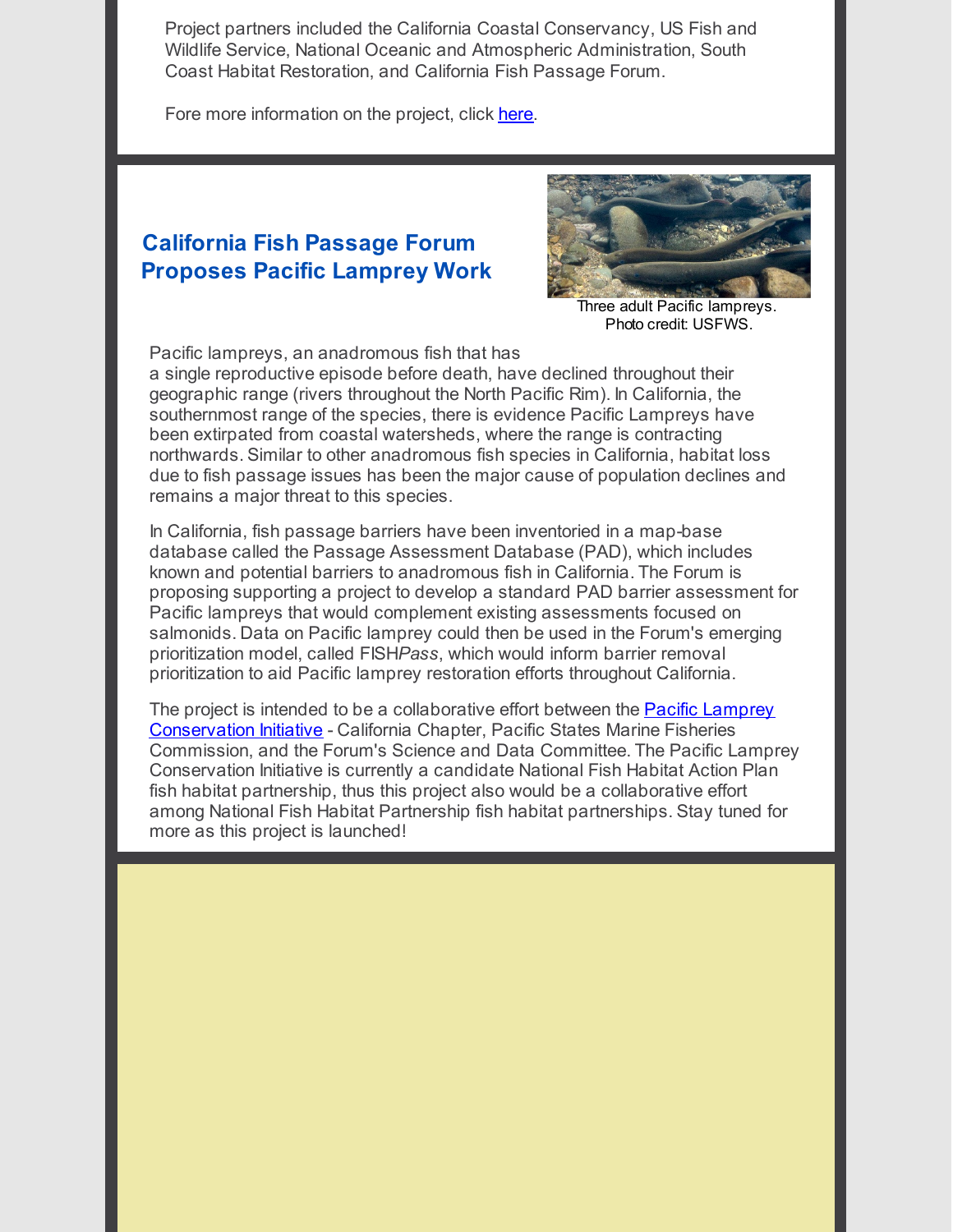

Fish passage-grade control rock structure. The rock features in the lower end of the alignment (pool-riffle) will be below groundwater, but they were designed and constructed to withstand southward migration of the Sixes River channel, which would change the overall slope of the lower Sullivan Gulch channel. Photo credit: Curry Watersheds Partnership.

## <span id="page-5-0"></span>**Pacific Marine and Estuarine Fish Habitat Partnership Supports Sullivan Gulch Bottomland Restoration**

#### **Fish Passage and Working Landscapes**

Sullivan Gulch is a 700-acre watershed on the south side of the Sixes River estuary. The gulch owes its existence to a prehistoric river that carved a large floodplain into the uplifted coastal terrace that terminates at the Pacific Ocean as Cape Blanco. The prehistoric floodplain is about 300 acres in size and dominated by wetland habitat.

The Sullivan Gulch bottomlands are a geologic anomaly on the southern Oregon coast that rival in scale and complexity the estuarine and floodplain habitats to the north-in New River, the Coquille Valley and Coos Bay. The location of the bottomlands relative to the Pacific Flyway and Cape Blanco make them of particular importance to waterfowl and migratory songbirds (for breeding habitat as well as refugia from winter storms and summer winds). The bottomlands also function as overwintering habitat for native fishes, including Oregon coast coho and large scale suckers. Overwintering habitat is of particular importance because the geology of the Siskiyou Mountains and the rate of tectonic uplift constrain valley development, and thus naturally limit floodplain size and connectivity. Furthermore, such overwintering habitat was ditched and drained by early settlers for conversion into pasture for sheep and cattle.

The objectives of the project were to:

Construct fish passage and grade control that (a) provides upstream juvenile fish migration at winter base flow and greater discharge, (b) minimizes the risk that future beaver dams will create barriers, and (c) stabilizes hydrologic conditions upstream of the Cape Blanco road.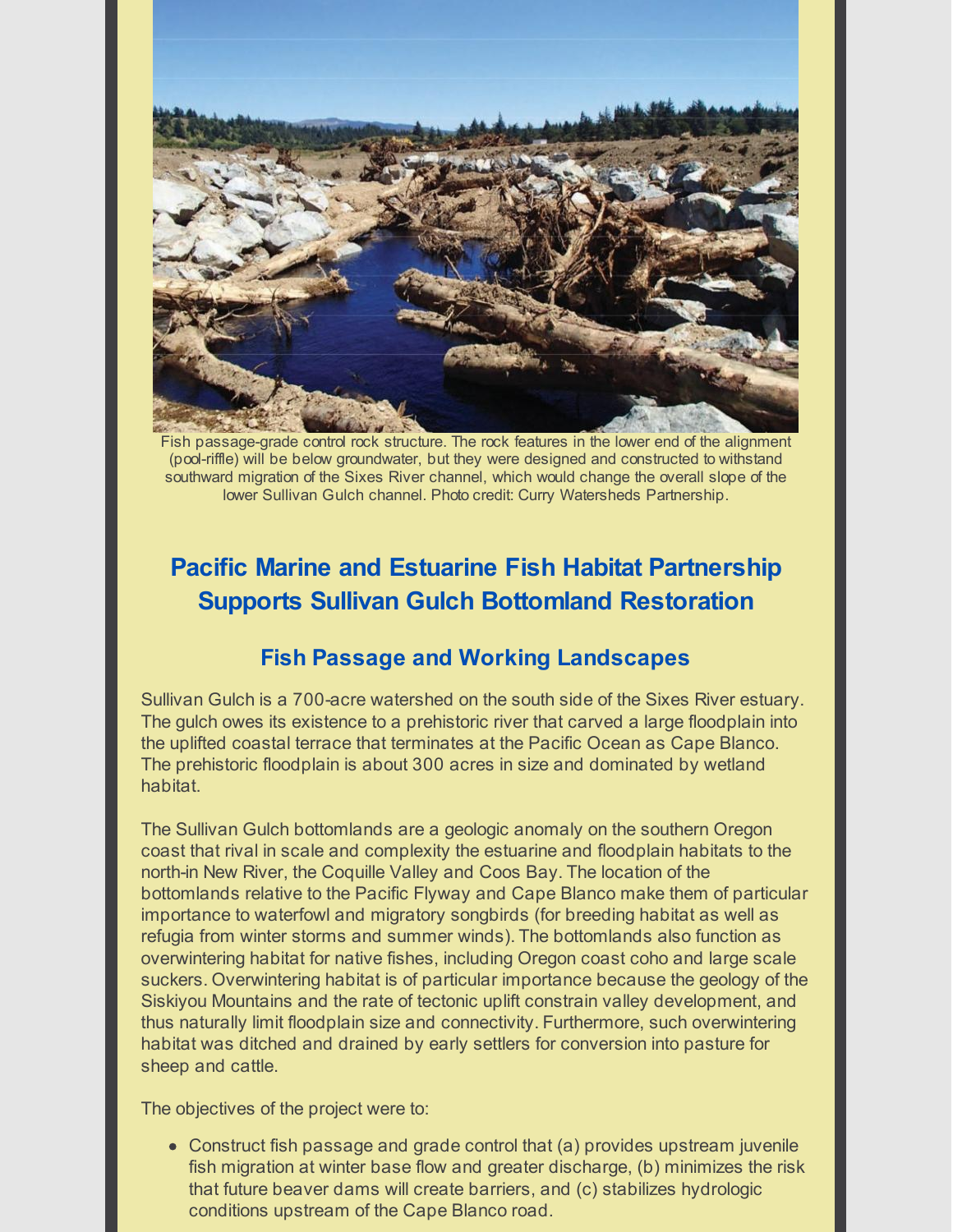- Increase and enhance instream habitat by restoring channel morphology, installing log structures, and revegetating the riparian zone.
- Increase off-channel open water habitat and near-shore wetlands for fish rearing, waterfowl and shorebirds, amphibians, and plant diversity.
- Preserve the existing riverine oxbow.
- Revegetate the project area with native herbaceous and woody species to increase wildlife habitat (especially for migratory songbirds) and limit invasives.
- Preserve and enhance quality pasture for livestock production.

Coho salmon, Chinook salmon, coastal cutthroat trout, Pacific lamprey, and large scale suckers benefit from this project. Implementation of this project will restore consistent upstream passage for juveniles migrating into the bottomland overwintering habitat. By migrating into this habitat, juvenile fish can avoid being flushed to the ocean prematurely, and they can gain significant growth that will increase their ocean survival. Restoration within the project area, including the construction of unconfined sinuous stream channels and open-water off channel habitat, will greatly improve rearing conditions downstream of the Cape Blanco access road, which should also translate into increased rearing and ultimately lower ocean mortality.

### <span id="page-6-0"></span>**Reenergizing Instream Flow Efforts in the Southeast**

In February 2015, the Southeast Aquatic Resources Partnership (SARP) held a workshop to discuss the current state and future needs of instream flow science at the Southern Division American Fisheries Society meeting in Wheeling, West Virginia. This workshop built upon and reenergized previous



Little Harpeth River, Tennessee. Photo credit: Lindsay Gardner.

efforts to address instream flow in the southeastern United States. Previously, SARP and partners were actively involved in the Southern Instream Flow Network (SIFN), a science and communications network that addressed the impacts of flow alteration on the region's aquatic ecosystems.

During the workshop, experts from around the Southeast supported the creation of a SARP directed instream flow workgroup to follow up on SIFN-related efforts, and identified next steps to advance this work. Experts agreed that research, management and communication among agencies were vitally important and the workgroup could play in key role in facilitation. Even more critical, however, is the ongoing need for better instream flow messaging and outreach at a regional scale to communicate its importance to a broader audience.

For more information about SARP's instream flow work, contact Dr. Jessica Graham, SARP Coordinator, [jessica@southeastaquatics.net](mailto:jessica@southeastaquatics.net).

### <span id="page-6-1"></span>**Western Native Trout Initiative Small Grants Program**

The Western Native Trout Initiative (WNTI) will be releasing its Request for Proposals for its Small Grants Program on April 8, 2016. Funds for